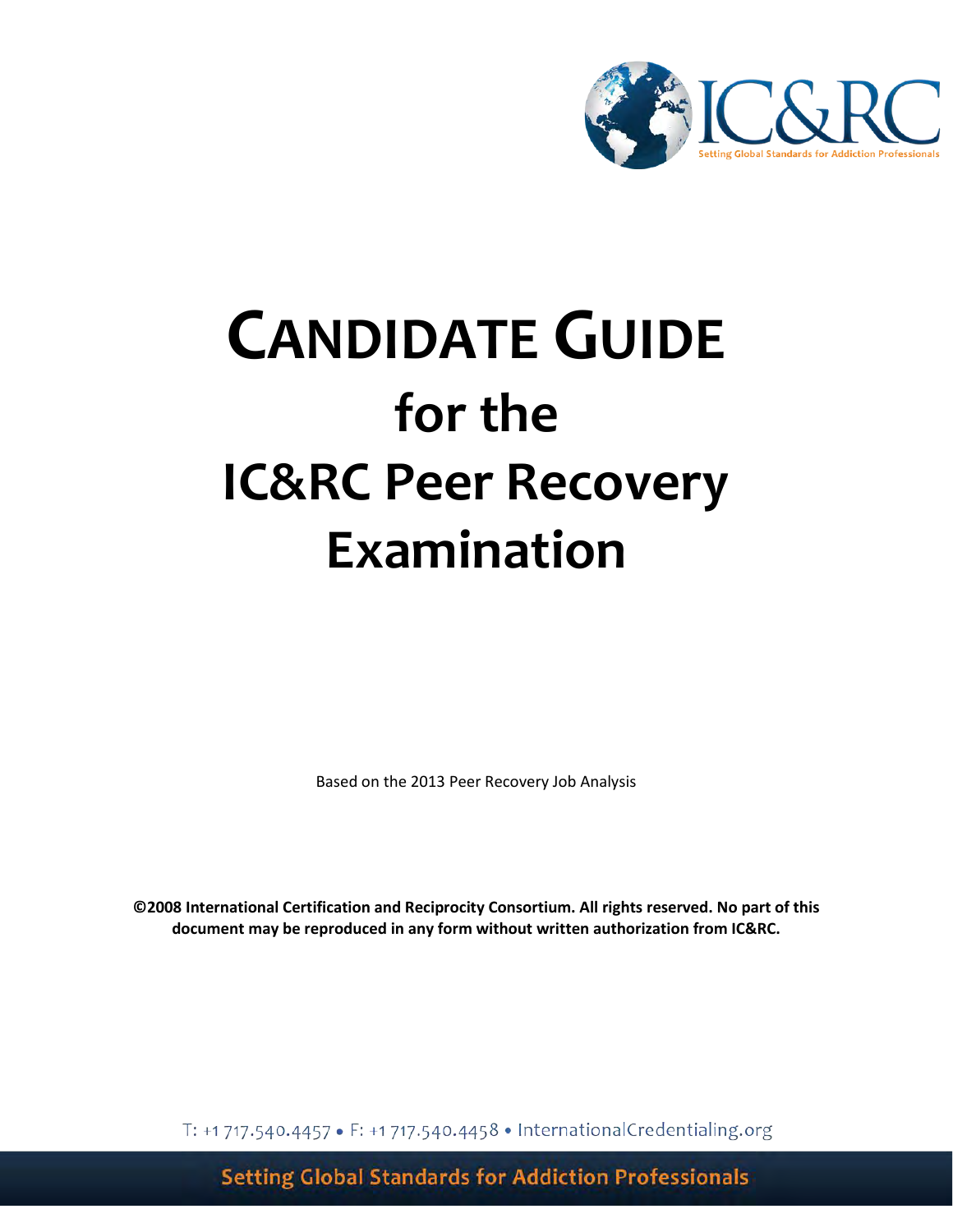## **Table of Contents**

| Appeals, Examination Grievances, Test Disclosure, and Retakes  9 |  |
|------------------------------------------------------------------|--|
|                                                                  |  |
|                                                                  |  |
|                                                                  |  |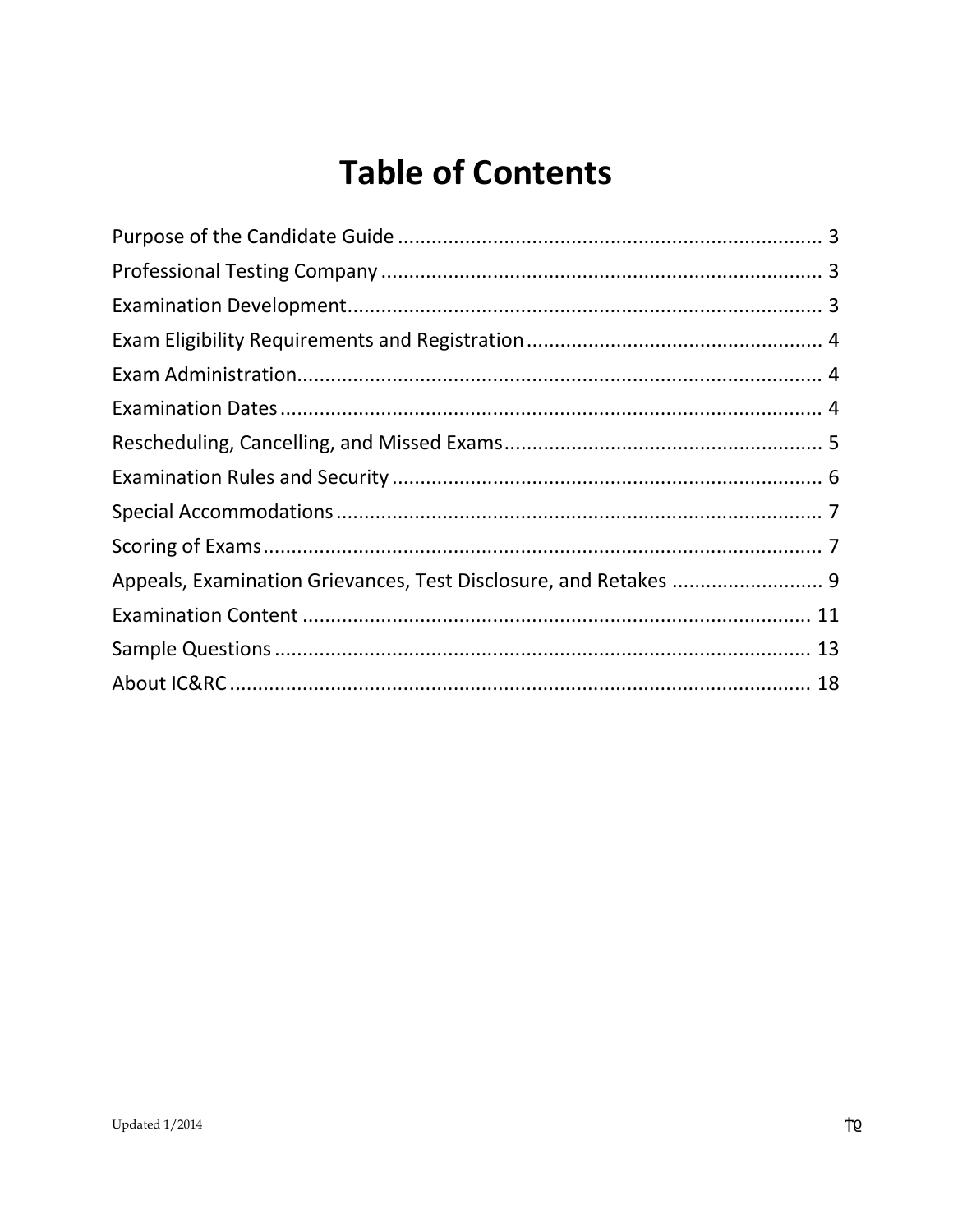### **Purpose of the Candidate Guide**

The IC&RC Peer Recovery Examination is the first examination to test knowledge and skills about the provision of peer services on an international level. It has been developed by IC&RC through the cooperation of its Member Boards and their strong desire to have an exam that is based on current practice in the field.

The purpose of this Candidate Guide is to provide you with guidance for the IC&RC examination process. By providing you with background information on examination development, administration, and content; your preparation for the IC&RC Peer Recovery Examination can be enhanced.

### **Professional Testing Company**

It is the policy of IC&RC to administer valid, reliable, legally defensible, and psychometrically sound examinations. To assist in this process, IC&RC has contracted with Schroeder Measurement Technologies (SMT) to develop, administer, and score all examinations.

SMT is an established, full-service, international testing company. SMT serves the needs of licensing and credentialing agencies with a wide range of test development and administration services.

Examinations are administered through a division of SMT called ISO-Quality Testing, Inc. (IQT). IQT provides secure, user-friendly, high-quality, examination administration around the world.

You can find out more information at their websites: www.smttest.com and isoqualitytesting.com

### **Examination Development**

The development of a valid examination begins with a clear and concise definition of the tasks, knowledge, skills, and abilities needed for competent job performance. Using interviews, surveys, observation, and group discussions, IC&RC works with Subject Matter Experts (SMEs) in the field to delineate critical job components. The knowledge and skill bases for the questions in the examination are derived from the actual provision of services in the field.

Updated  $1/2014$   $\&$ Examination questions are written by certified individuals or those otherwise deemed as SMEs in the field. SMEs are trained in item writing best practices and assisted by IC&RC's professional testing company when writing questions. All examination questions are written in a multiple choice format with four response options. One of these options represents the **BEST** response and credit is granted only for selection of this response.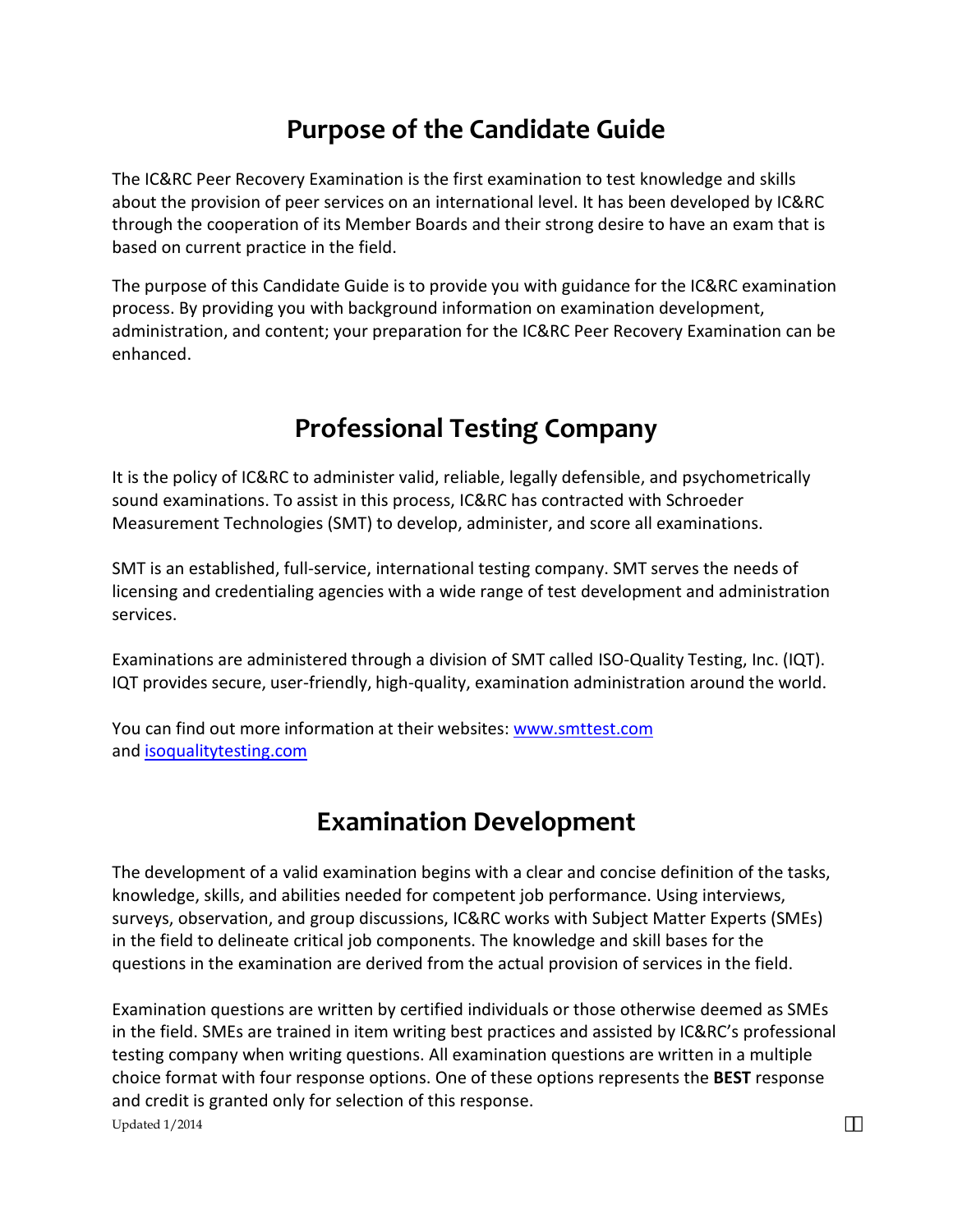### **Exam Eligibility Requirements and Registration**

IC&RC examinations are administered exclusively by IC&RC Member Boards. Eligibility requirements and registration processes are determined by your Member Board. Candidates interested in taking an IC&RC examination must do so through an IC&RC Member Board. Contact your local board for information. Contact information for all IC&RC Member Boards can be found at our website www.internationalcredentialing.org.

### **Exam Administration**

Examinations are administered via paper and pencil and Computer Based Testing (CBT). Not all forms of administration are offered by all IC&RC Member Boards. Please consult your local board in order to determine your testing options.

Candidates taking CBT examinations will be required to test at a designated IQT center. On the day of testing, candidates are required to bring a valid, government issued photo ID and their Candidate Admission Letter to the testing center. Candidates are highly encouraged to read the Candidate Admission Letter in its entirety to be aware of all IQT testing policies and procedures.

A list of all IQT testing centers can be found at this link: http://www.isoqualitytesting.com/mlocations.aspx or by calling IQT toll free at +1-866-773- 1114.

CBT exams begin with a brief tutorial and end with a brief survey. Extra time is allotted to complete the tutorial and survey. A demonstration of the CBT examination format can be found at https://www.iqttesting.com/Default.aspx?Function=SampleExam&Exam=8.

### **Examination Dates**

Paper and Pencil Examinations are administered four times a year in March, June, September, and December. Please consult your IC&RC Member Board for the exact date, time, and location of the examination administrations in your area, as well as registration information. The examination will be given only on the date and time posted by an IC&RC Member Board.

Computer Based Testing (CBT) is offered on-demand based on the availability of your desired testing center. Once you have met the eligibility requirements of your IC&RC Member Board to sit for the examination, your IC&RC Member Board will pre-register you for the examination through IC&RC's on-line test database. You will receive an e-mail with further instructions on scheduling your exam date, time, and location.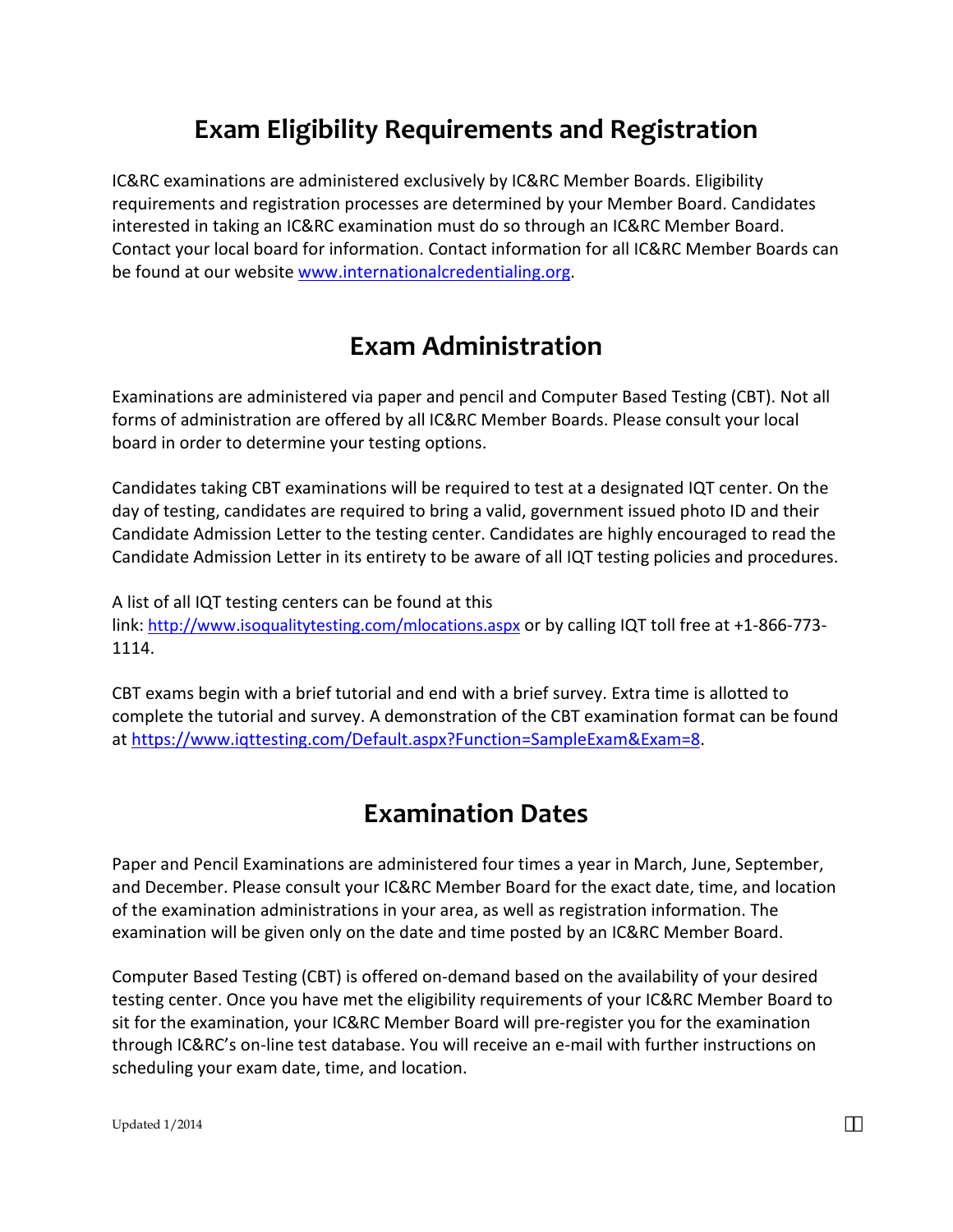### **Rescheduling, Cancelling, and Missed Exams**

#### **Paper and Pencil Exams:**

Paper and Pencil Examinations are only administered four times a year. If an emergency arises, and you are unable to take the examination as scheduled, you should contact your IC&RC Member Board as soon as possible to see if rescheduling is possible before the close of the administration window. If you are unable to reschedule within the designated administration window, you will not be able to test until the next paper and pencil administration date.

#### **Computer Based Exams:**

CBT exams can only be cancelled or rescheduled **5 days or more PRIOR** to your scheduled examination date. Cancelling or rescheduling an exam is done directly through IQT's website at www.iqttesting.com.

Complete instructions for cancelling or rescheduling an examination are listed below. For technical assistance, please contact IQT at (866) 773-1114 (toll free).

- 1. Visit www.iqttesting.com.
- 2. Select "*Exam Registration."*
- 3. Log in using the username and password provided to you in your pre-registration email. If you forgot your password, click the "forgot password" link and it will be emailed to you.
- 4. Select "*IC&RC*" from the organization dropdown menu and click the "*Next*" button.
- 5. To reschedule an exam, click "*edit*." This will cancel your current exam date and prompt you to immediately select a new date.
- 6. To cancel an exam, click **"***cancel*." Once your exam is cancelled, you can log on to www.iqttesting.com at a later date to select a new examination date. Please note, your designated testing window to take the exam will remain the same.
- 7. An email confirmation will be automatically sent to you when you cancel or reschedule your examination.

#### **You will be required to pay a rescheduling or cancellation fee to IQT before you are able to reschedule or cancel your exam. Acceptable forms of payment are Visa, Master Card or American Express.**

You are **unable** to reschedule or cancel an examination **less than 5 days PRIOR** to your scheduled examination. Exceptions are made only for the following four reasons: jury duty,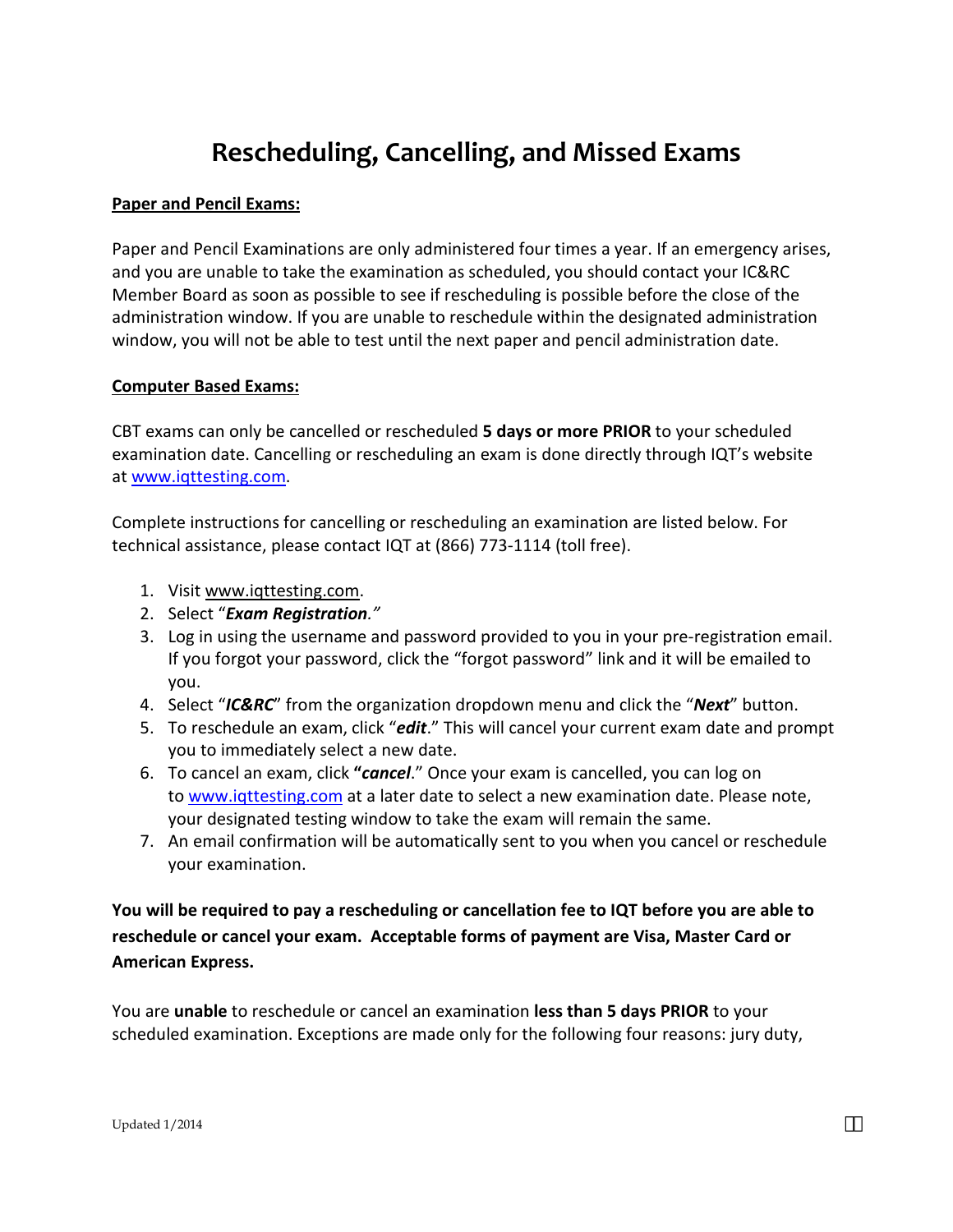death in immediate family<sup>1</sup> within 14 calendar days of the examination date, illness or medical complication within **14 calendar days** prior to the examination date **OR** the scheduled examination date, and military deployment.

If one of these four reasons prevents you from testing, you must contact IQT directly and provide sufficient documentation of the event that has occurred. Documentation must be submitted to IQT within **14 calendar days** of your missed examination. There will be no additional fee incurred under these circumstances. IQT can be reached toll free at +1-866-773- 1114.

If you fail to show up for your examination at the scheduled time, do not have the proper identification, or your Candidate Admission Letter, you will not be permitted to sit for your exam. You will be considered a "No-Show", your examination fees will be forfeited, and you will be required to re-register and pay all fees to your IC&RC Member Board prior to sitting for the exam. Candidates who miss their scheduled examinations must reschedule with their IC&RC Member Board.

### **Examination Rules and Security**

Failure to follow candidate instructions or conduct that results in violation of security or disruption of the administration of an examination may result in dismissal from the examination, voided examination scores, and forfeiture of examination fees.

Examples of misconduct include, but are not limited to:

- Writing on anything other than the authorized scratch paper provided at the administration site
- Looking at other candidate's examination
- Discussing examination content before, during, or after administration orally, electronically or in writing with any person or entity
- Copying or removing examination information from the testing area
- Use of cellphones or other electronic devices

Candidates may not attend the examination only to review or audit test materials. No unauthorized persons will be admitted into the testing area. All examination content is strictly confidential. Candidates may only communicate about the examination, using appropriate forms provided within the examination delivery system.

<sup>1</sup> The **immediate family** is a defined group of relations, used in rules or laws to determine which members of a person's family are affected by those rules. It includes a person's parents, spouses, siblings and children.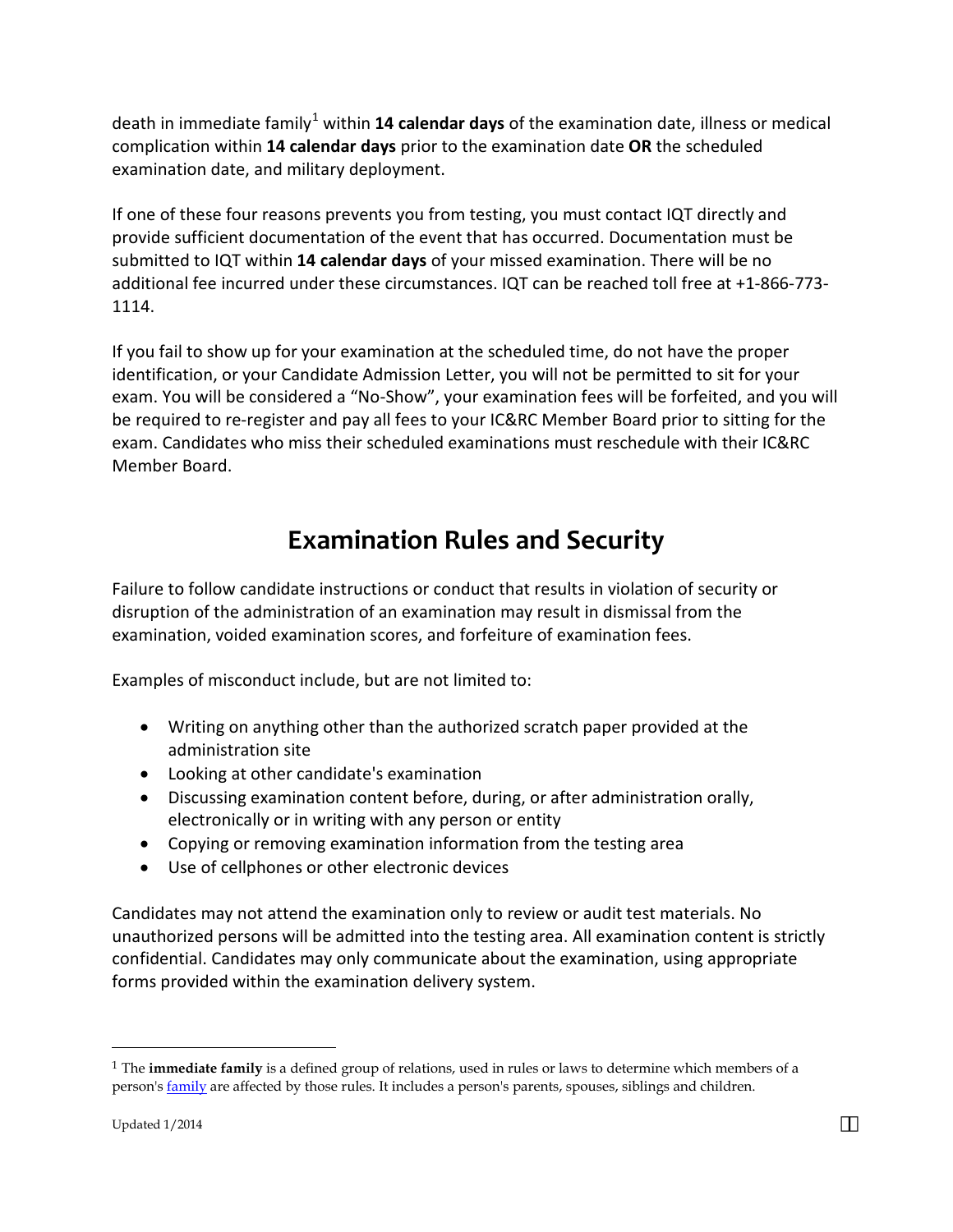No books, papers, or other reference materials may be taken into the examination room. An area will be provided for storage of such materials.

No questions concerning the content of the examination may be asked during the examination period. The candidate should listen carefully to the directions given by the Proctor and read the examination directions carefully.

### **Special Accommodations**

Individuals with disabilities and/or religious obligations that require modifications in test administration may request specific procedure changes, in writing, to the relevant IC&RC Member Board. With the written request, the candidate must provide official documentation of the accommodation requested. Submitted documentation must follow ADA guidelines in that psychological or psychiatric evaluations must have been conducted within the last **three years**. All medical/physical conditions require documentation of the treating physician's examination conducted within the previous **three months**. Candidates should contact their IC&RC Member Board to inquire about other necessary documentation. Contact information for all IC&RC Member Boards can be found on our website www.internationalcredentialing.org.

The IC&RC Member Board will offer appropriate modifications to its procedures when documentation supports the need. All requests for special accommodations must be submitted to your IC&RC Member Board **prior** to scheduling your examination. You will receive further information on scheduling your examination with accommodations once your board has reviewed and approved the accommodation request.

### **Scoring of Exams**

#### **Receiving Scores:**

All scores are reported to the designated IC&RC Member Board for distribution. IC&RC does **not** have the authority to release scores. This process takes approximately four to six weeks for paper and pencil exams and two to three weeks for CBT exams. Preliminary computer based exam scores are provided to candidates immediately following completion of the exam. Candidates seeking their official scores should contact their IC&RC Member Board. Contact information for all IC&RC Member Boards can be found on our website www.internationalcredentialing.org.

#### **Reporting Scores:**

Updated 1/2014 Scores are reported on a scale ranging from 200-800 with a 500 passing. The minimum scaled passing score is 500 for all examinations. Candidates are provided with official score letters that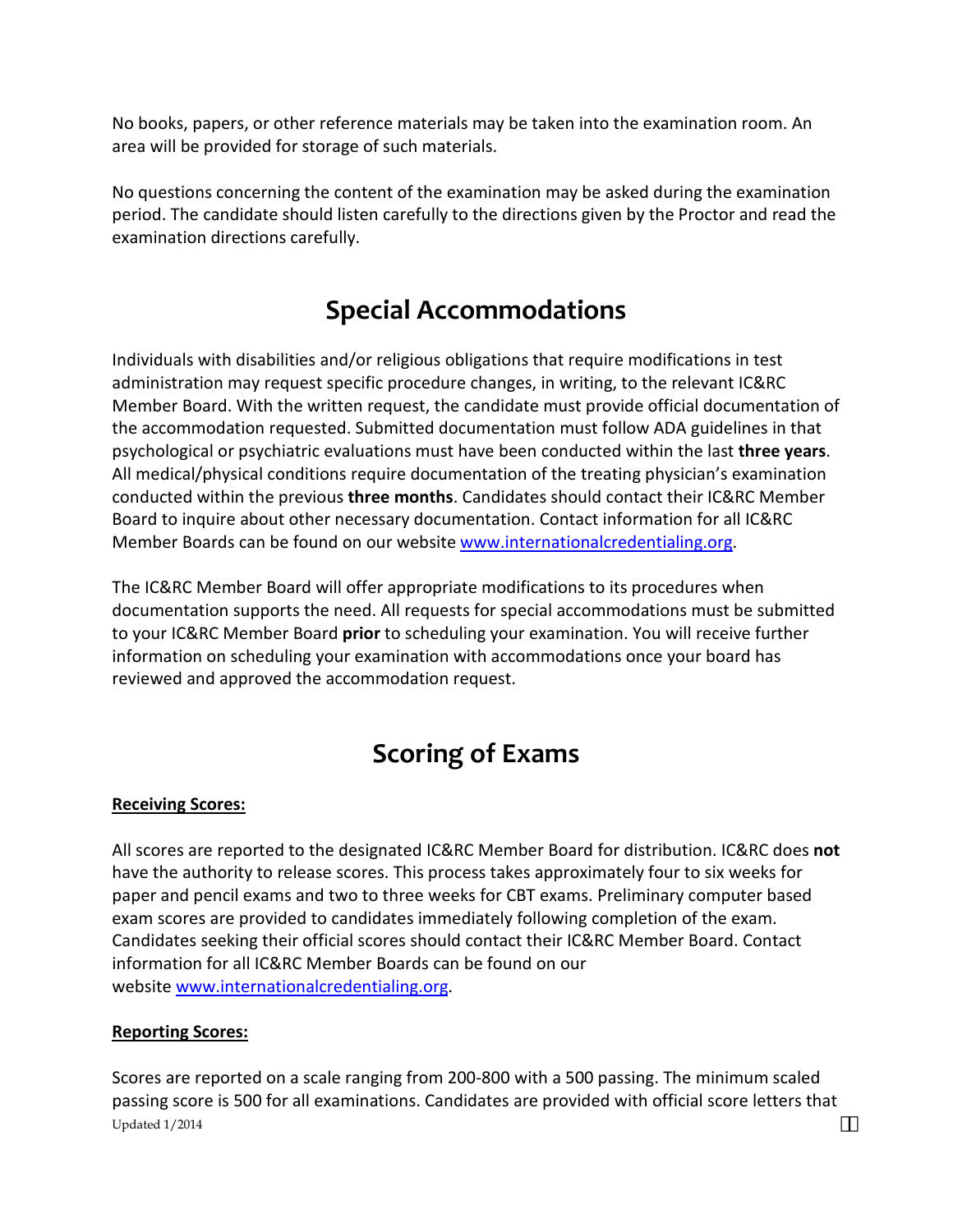report a final scaled score and the percentages of items answered correctly in each content domain.

#### **Scaled Scores:**

Scaled scores are created when the number of questions answered correctly is mathematically transformed so that the passing score equals 500 on a scale starting at 200 and ending at 800.

This transformation is very similar to converting inches to centimeters. For example, a 10 inch ribbon is also 25.4 centimeters long. The length of the ribbon has not been changed, only the units of measurement to describe its length.

The use of scaled scores allows for direct comparison of exam scores from one form of the examination to another. For security purposes, IC&RC keeps multiple forms of each examination in circulation at all times. Candidates are randomly assigned a form. The use of scaled scores allows IC&RC to report scores for every form of an examination using the same scale of 200-800 with a 500 passing.

The use of scaled scores does not influence whether a candidate passes or fails an examination. The passing of an IC&RC examination is always incumbent on achieving the minimum passing score as it is determined in the process below.

#### **Determining a Passing Score:**

Passing scores for IC&RC exams are not based on a percentage of questions answered correctly. Instead, IC&RC uses a Modified Angoff Study to determine a cut score for each examination. The Angoff method uses a systematic and documented approach to establish accurate, reliable, and legally defensible pass/fail scores.

Cut scores are determined by a panel of Subject Matter Experts (SMEs) that are working in and have demonstrated expertise in the field. SMEs work with our professional testing company to discuss the specific knowledge, skills, and abilities needed to demonstrate minimum competence.

The SMEs evaluate and rate the difficulty of each question. These ratings are then combined to determine the final cut score for the exam. The final cut score is subsequently transformed to an equivalent scaled score. All examination questions are weighted equally.

#### **Use of Multiple Exam Forms:**

For every IC&RC exam, there are multiple forms of the same examination. Each form will use different questions but test the same content. Examination forms are updated and replaced on a continuous basis to ensure the security and integrity of the examination.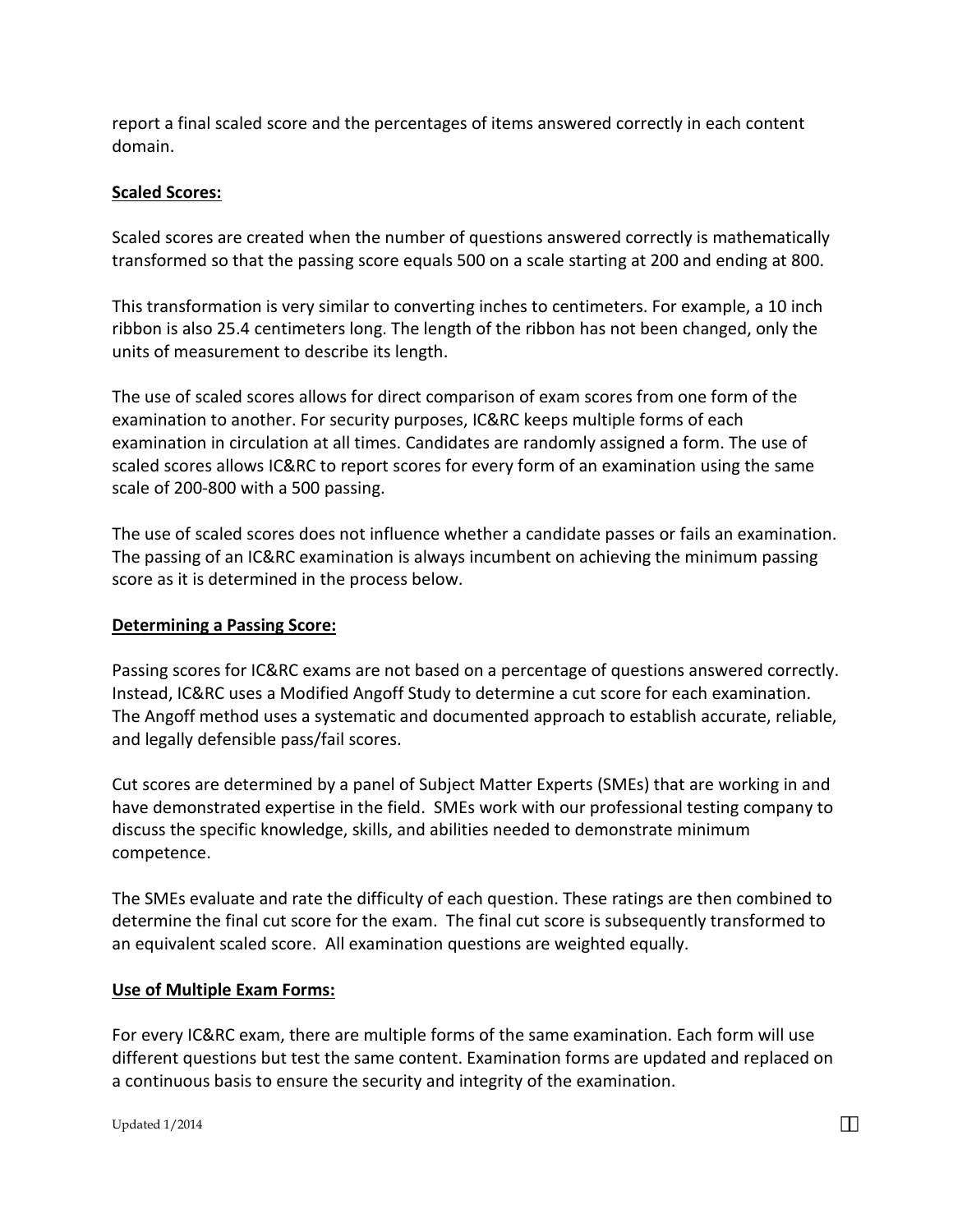The use of multiple forms for the same exam will not make it easier or more difficult for candidates to pass one form of the examination. IC&RC's testing company uses statistical data on each test question to evaluate the difficulty of each examination form. The examinations are constructed in order to minimize variations in difficulty from one form to another. The passing scores for each examination form are adjusted accordingly to account for any differences in form difficulty.

#### **Use of Pretesting Items:**

On each IC&RC exam, there are unweighted items that do not influence final scores. Unweighted items are also called pretest items. Pretest items are not identified on exams and appear randomly on all exam forms. Pretest items do not influence final scores or pass/fail status. IC&RC uses pretest items to pilot newly written questions to ensure item quality prior to its addition to an examination as a weighted question.

Pretesting provides verification that the items are relevant to competency, measure proficiency and helps ensure the quality of future examinations. Pretest items do not influence a candidate's score and protect candidates against poorly-performing items.

#### **Failing Scores:**

Candidates who do not pass their examination are provided with percentages of correctly answered items in each content domain to better focus future study efforts. For security reasons, candidates will not be provided with their raw score (total number of questions answered correctly), total percentage of questions answered correctly, or a copy of the examination to review.

It is important to note that because the number of questions contained within each domain of the examination varies, adding or averaging the percentage correct scores in each domain will NOT be an accurate reflection of a candidate's overall examination score.

### **Appeals, Examination Grievances, Test Disclosure, and Retakes**

#### **Appeals:**

Updated  $1/2014$   $\&$ All examination scores are final. Examination scores cannot be appealed. Candidates may request a second verification of their examination score within 30 calendar days of taking their exam. To initiate this process, complete the Hand Score Request Form found at the end of this guide and return it to IC&RC.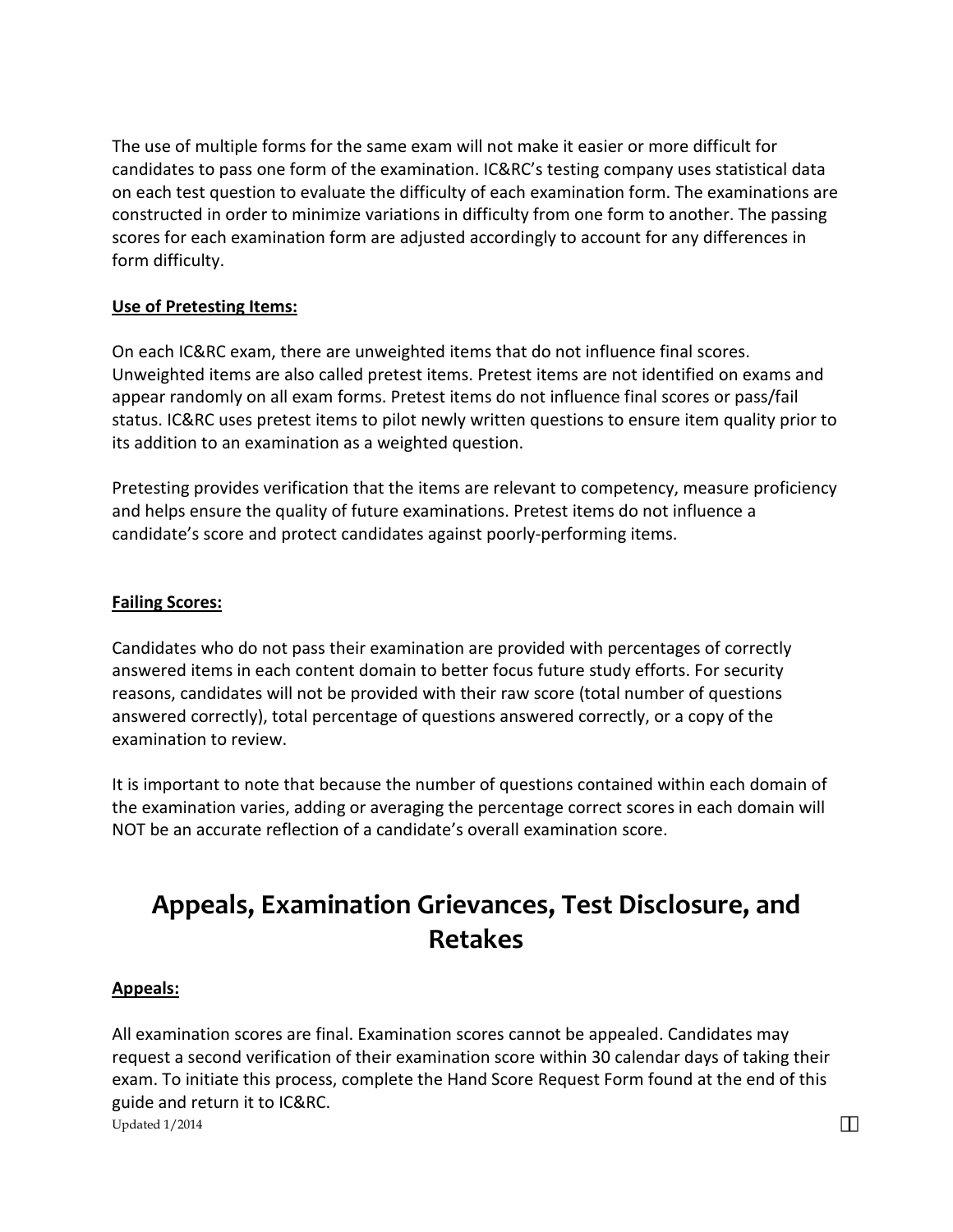IC&RC's testing company will hand score the examination against the master key and send the results directly to candidates. There is a fee for this service.

#### **Examination Grievances:**

Candidates who believe an unusual event or condition related to the administration of their examination caused a significant adverse effect on their performance during their examination may submit a grievance regarding the exam administration to IC&RC for investigation.

Grievances must be submitted to IC&RC within **14 calendar days** of the examination. Grievance statements must be submitted in writing, dated, and signed. Grievance statements must be accompanied by the **IC&RC Exam Administration Grievance Form** found at the end of this guide. Information to include in the grievance statement should include, but is not limited to:

- Title of exam
- Examination date
- Name and location of testing center
- Name of proctor on duty (if known)
- Detailed explanation of the situation
- Impact the situation had on exam performance

IC&RC will then investigate the specifics of the testing situation. When warranted, candidates will be offered a free retake. An exam grievance will not challenge the design or content of an examination nor overturn a failing score. There is a fee for this service. Candidates that are offered free retakes will be refunded their grievance fee.

#### **Test Disclosure:**

Candidates should be aware that IC&RC exam security and item banking procedures do not permit candidates access to exam questions, answer keys, or other secure materials related to the examination. Candidates that have questions or comments about a specific examination question should request a **Comment Form** from their examination proctor during a paper and pencil exam or click the **Comment On This Question** button for CBT exams. Candidate comments will be reviewed by IC&RC for consideration. Candidates will not be contacted regarding their comments.

#### **Retakes:**

Candidates interested in retaking an exam must wait 60 days after their original exam. To schedule a retake, candidates should contact their local IC&RC Member Board. Contact information for all IC&RC Member Boards can be found on our website www.internationalcredentialing.org.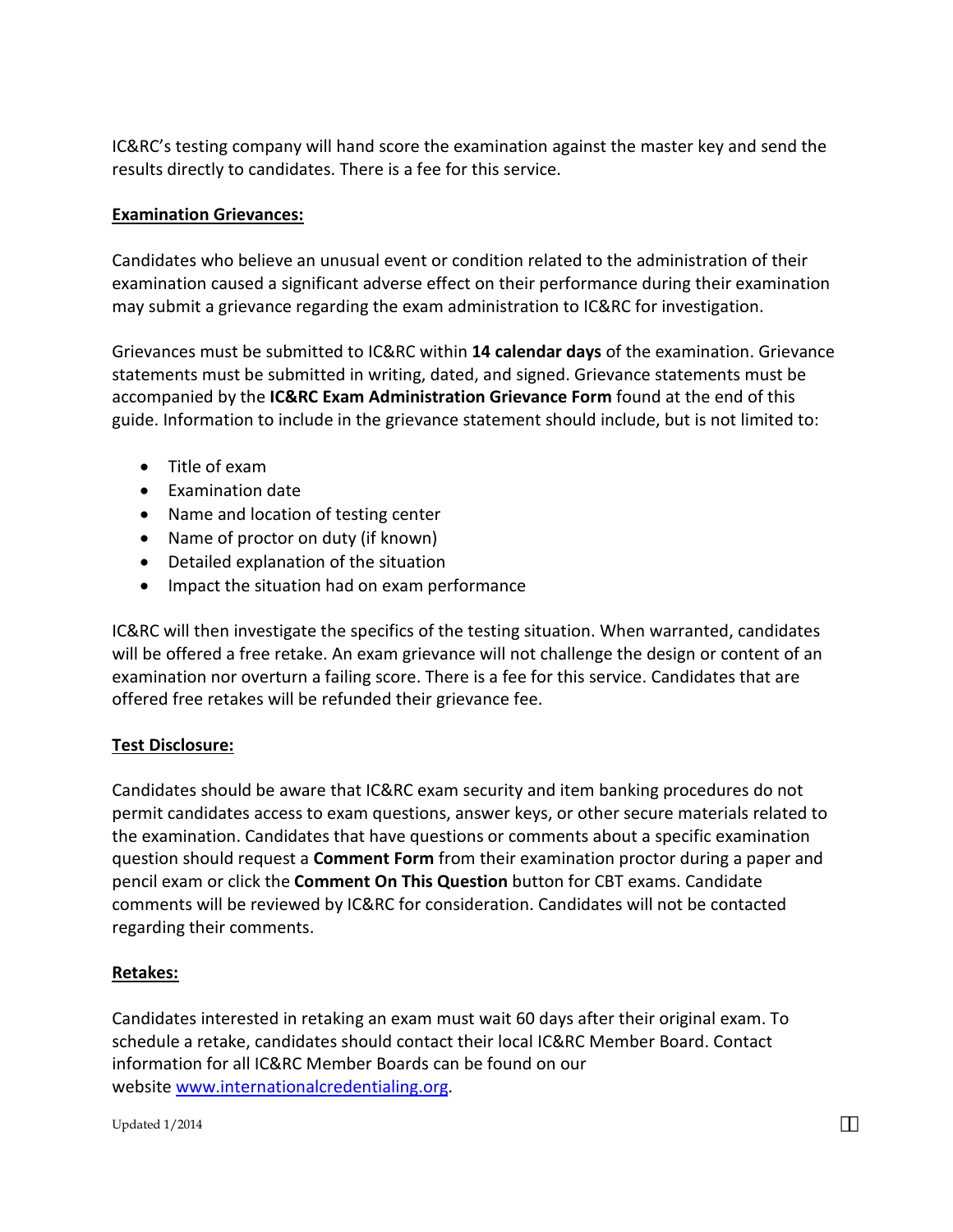The mandatory **60 day** waiting period cannot be waived under any circumstances.

### **Examination Content**

The **2013 Peer Recovery Job Analysis** identified **four** performance domains for the IC&RC Peer Recovery Exam:

- Advocacy
- Ethical Responsibility
- Mentoring and Education
- Recovery/Wellness Support

Within each performance domain are several identified tasks that provide the basis for questions in the examination. Following is the outline of the tasks that fall under each domain.

#### **Domain 1: Advocacy Weight on exam: 22.5% Associated Tasks:**

- Relate to the individual as an advocate.
- Advocate within systems to promote person-centered recovery/wellness support services.
- Describe the individual's rights and responsibilities.
- Apply the principles of individual choice and self-determination.
- Explain importance of self-advocacy as a component of recovery/wellness.
- Recognize and use person-centered language.
- Practice effective communication skills.
- Differentiate between the types and levels of advocacy.
- Collaborate with individual to identify, link, and coordinate choices with resources.
- Advocate for multiple pathways to recovery/wellness.
- Recognize the importance of a holistic (e.g., mind, body, spirit, environment) approach to recovery/wellness.

#### **Domain 2: Ethical Responsibility Weight on exam: 30% Associated Tasks:**

• Recognize risk indicators that may affect the individual's welfare and safety.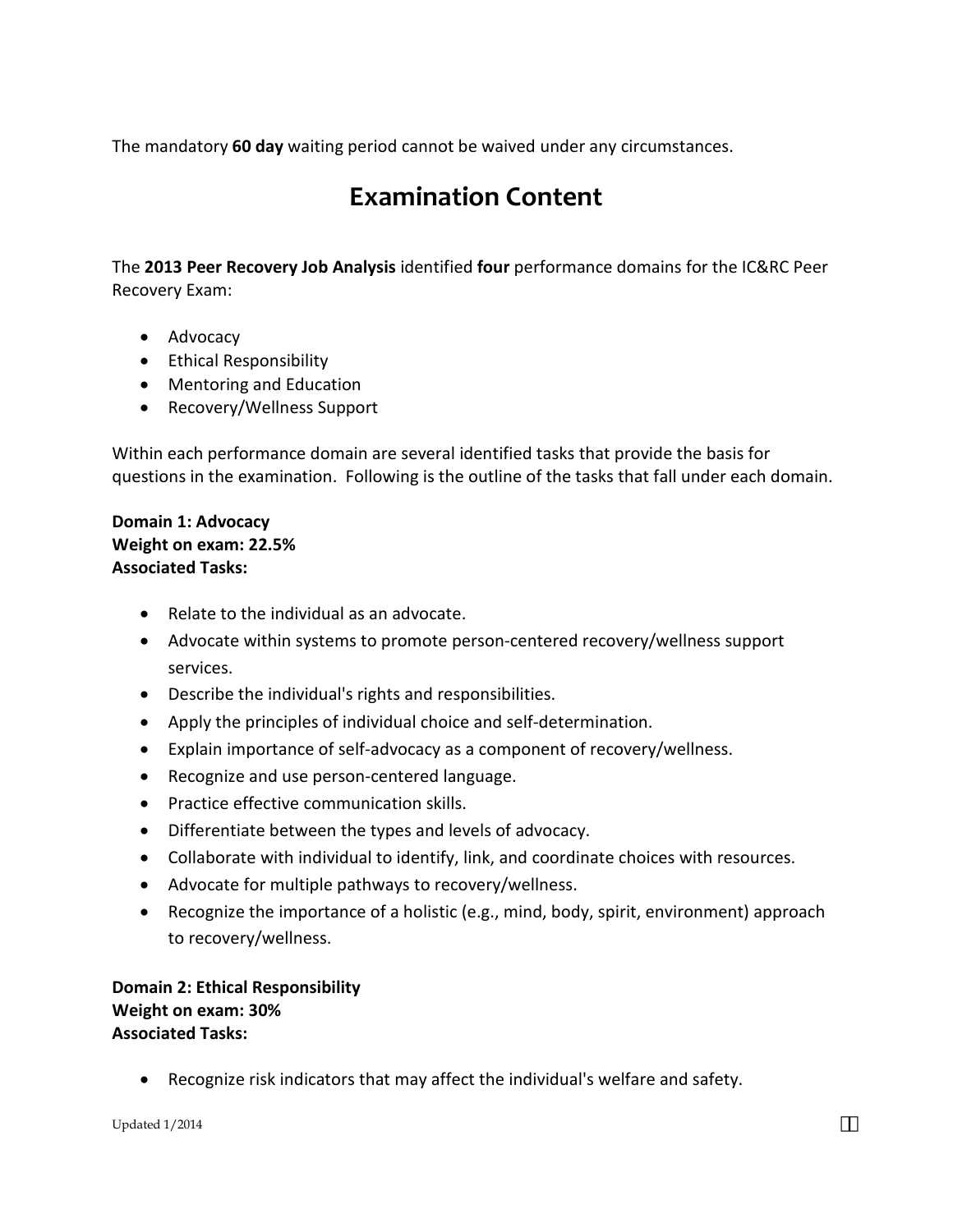- Respond to personal risk indicators to assure welfare and safety.
- Communicate to support network personal issues that impact ability to perform job duties.
- Report suspicions of abuse or neglect to appropriate authority.
- Evaluate the individual's satisfaction with their progress toward recovery/wellness goals.
- Maintain documentation and collect data as required.
- Adhere to responsibilities and limits of the role.
- Apply fundamentals of cultural competency.
- Recognize and adhere to the rules of confidentiality.
- Recognize and maintain professional and personal boundaries.
- Recognize and address personal and institutional biases and behaviors.
- Maintain current, accurate knowledge of trends and issues related to wellness and recovery.
- Recognize various crisis and emergency situations.
- Use organizational/departmental chain of command to address or resolve issues.
- Practice non-judgmental behavior.

#### **Domain 3: Mentoring and Education Weight on exam: 25% Associated Tasks:**

- Serve as a role model for an individual.
- Recognize the importance of self-care.
- Establish and maintain a peer relationship rather than a hierarchical relationship.
- Educate through shared experiences.
- Support the development of healthy behavior that is based on choice.
- Describe the skills needed to self-advocate.
- Assist the individual in identifying and establishing positive relationships.
- Establish a respectful, trusting relationship with the individual.
- Demonstrate consistency by supporting individuals during ordinary and extraordinary times.
- Support the development of effective communication skills.
- Support the development of conflict resolution skills.
- Support the development of problem-solving skills.
- Apply principles of empowerment.
- Provide resource linkage to community supports and professional services.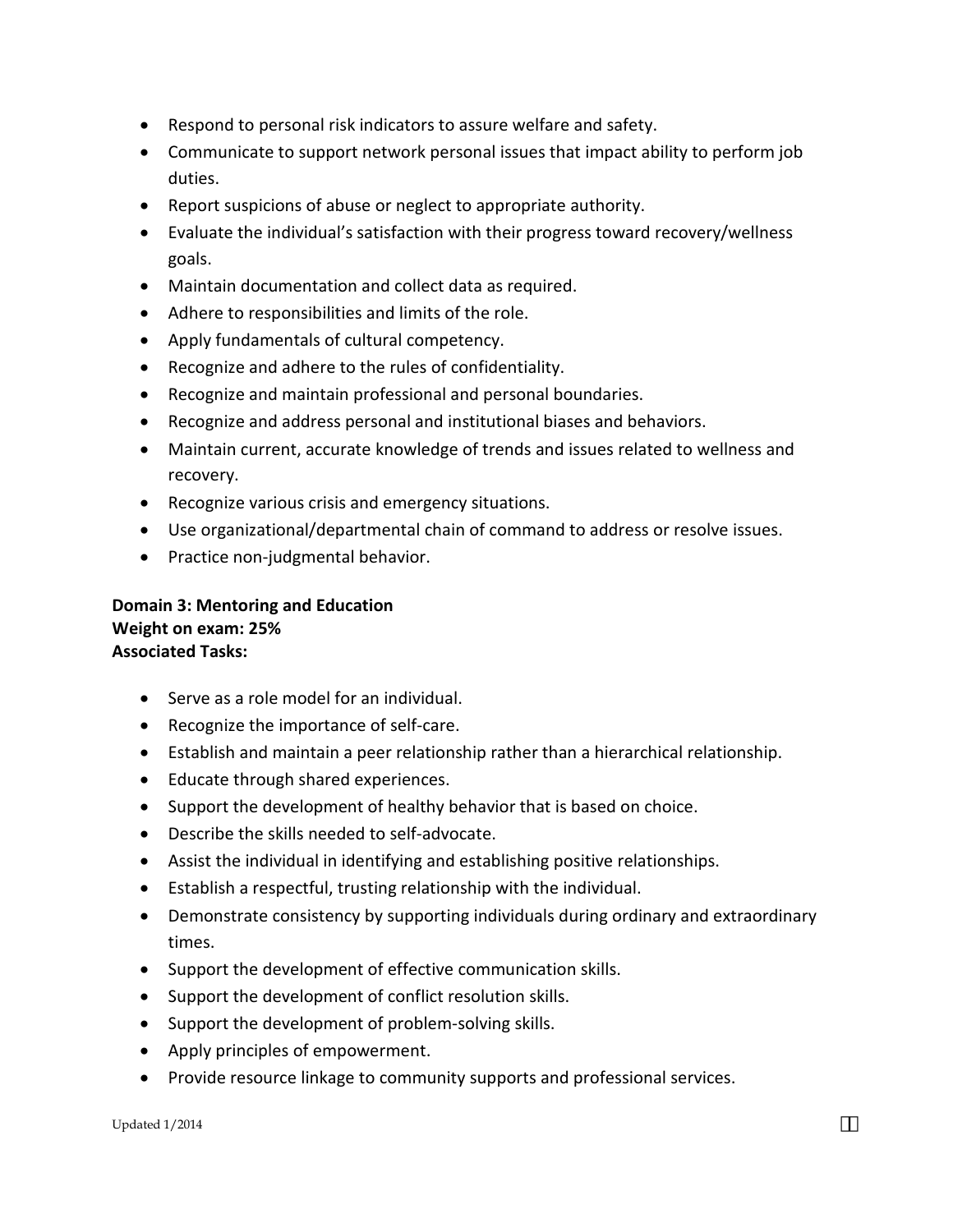#### **Domain 4: Recovery/Wellness Support Weight on exam: 22.5% Associated Tasks:**

- Assist the individual with setting goals.
- Recognize that there are multiple pathways to recovery/wellness.
- Contribute to the individual's recovery/wellness team(s).
- Assist the individual to identify and build on their strengths and resiliencies.
- Apply effective coaching techniques such as Motivational Interviewing.
- Recognize the stages of change.
- Recognize the stages of recovery/wellness.
- Recognize signs of distress.
- Develop tools for effective outreach and continued support.
- Assist the individual in identifying support systems.
- Practice a strengths-based approach to recovery/wellness.
- Assist the individual in identifying basic needs.
- Apply basic supportive group facilitation techniques.
- Recognize and understand the impact of trauma.

**Total number of examination questions: 75 Total number of pre-test questions: 10 Total time to complete the examination, Paper & Pencil: 2 hours Total time to complete the examination, Computer Based: 2 hours**

### **Sample Questions**

The questions on the IC&RC Peer Recovery Examination were developed from the tasks identified in the 2013 Peer Recovery Job Analysis. Multiple sources were utilized in the development of questions for the exam. Each question is linked to one of the job analysis task statements as listed above.

The questions on the examination are multiple-choice with four (4) choices: A, B, C, and D. There is only one correct or best answer for each question. Carefully read each question and all the choices before making a selection. Choose the single best answer. Mark only one answer for each question. You will not be given credit for any question for which you indicate more than one answer. It is advisable to answer every question since the number of questions answered correctly will determine your final score. There is no penalty for guessing.

The following are **sample** questions that are similar to those you will find in the exam.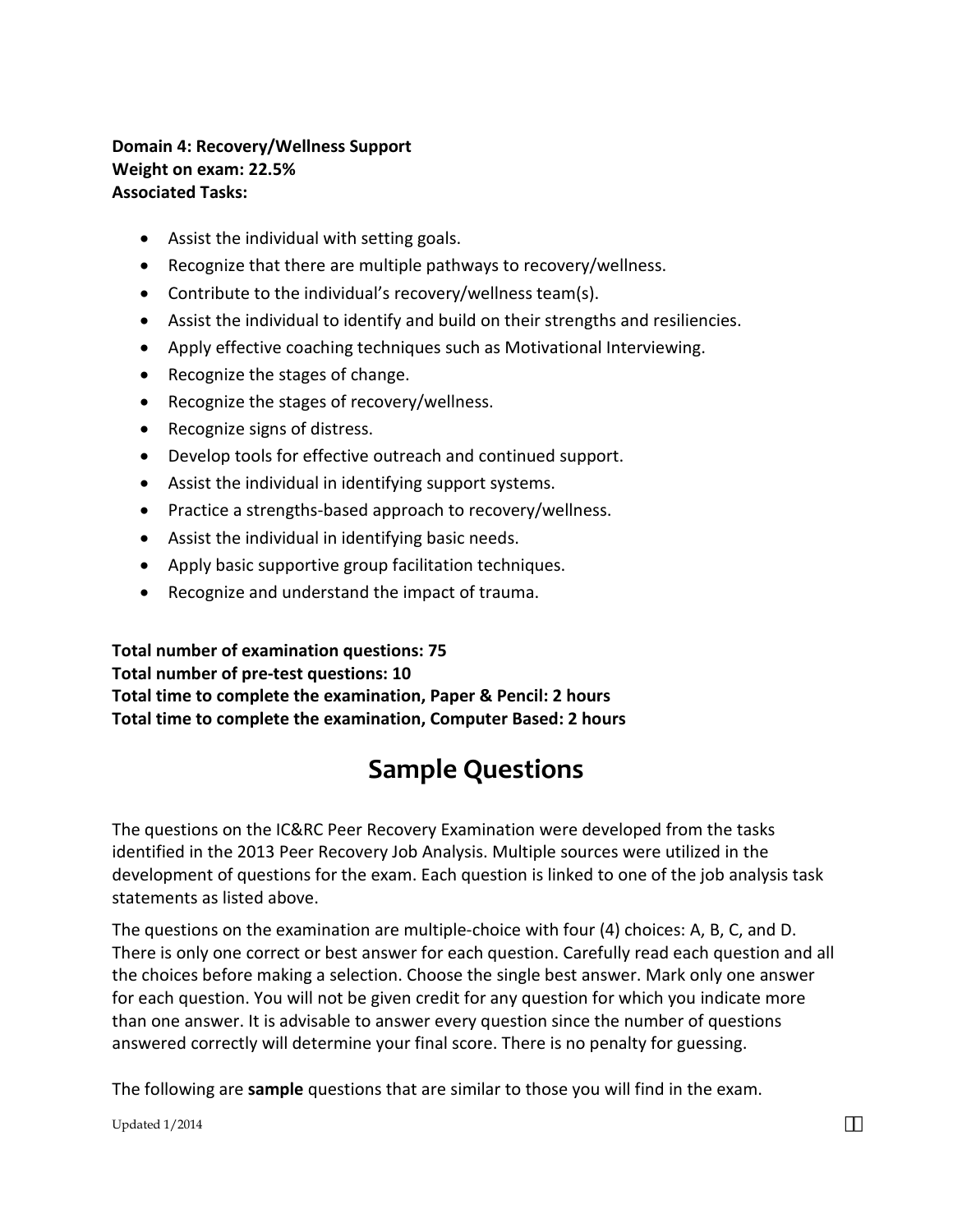#### **1. Advocacy is intended to:**

- A. provide education to clients/consumers.
- B. support and find appropriate employment for clients/consumers.
- C. provide housing and shelter for clients/consumers.
- D. promote the dignity of and reduction of stigma against clients/consumers.

#### *Domain: Advocacy*

#### **2. Employees who voluntarily seek assistance through their employer for mental health and/or addiction-related problems should be referred to a(n):**

- A. Employee Assistance Program.
- B. 12-step program.
- C. community-based program.
- D. minister or pastor.

#### *Domain: Advocacy*

#### **3. Enabling can be described as:**

- A. providing an opportunity for the peer to recover.
- B. the well-intended behavior of others.
- C. allowing an individual the opportunity to discuss their mental health and/or addiction history.
- D. providing treatment opportunities for those in need.

*Domain: Mentoring and Education*

#### **4. Stigma can be clearly defined as:**

- A. the experience of being deeply discredited due to one's undesired differentness.
- B. echoes heard from our families and society in general.
- C. hidden pockets within our own belief system.
- D. persons with mental health and/or addiction who do not have a full range of human qualities.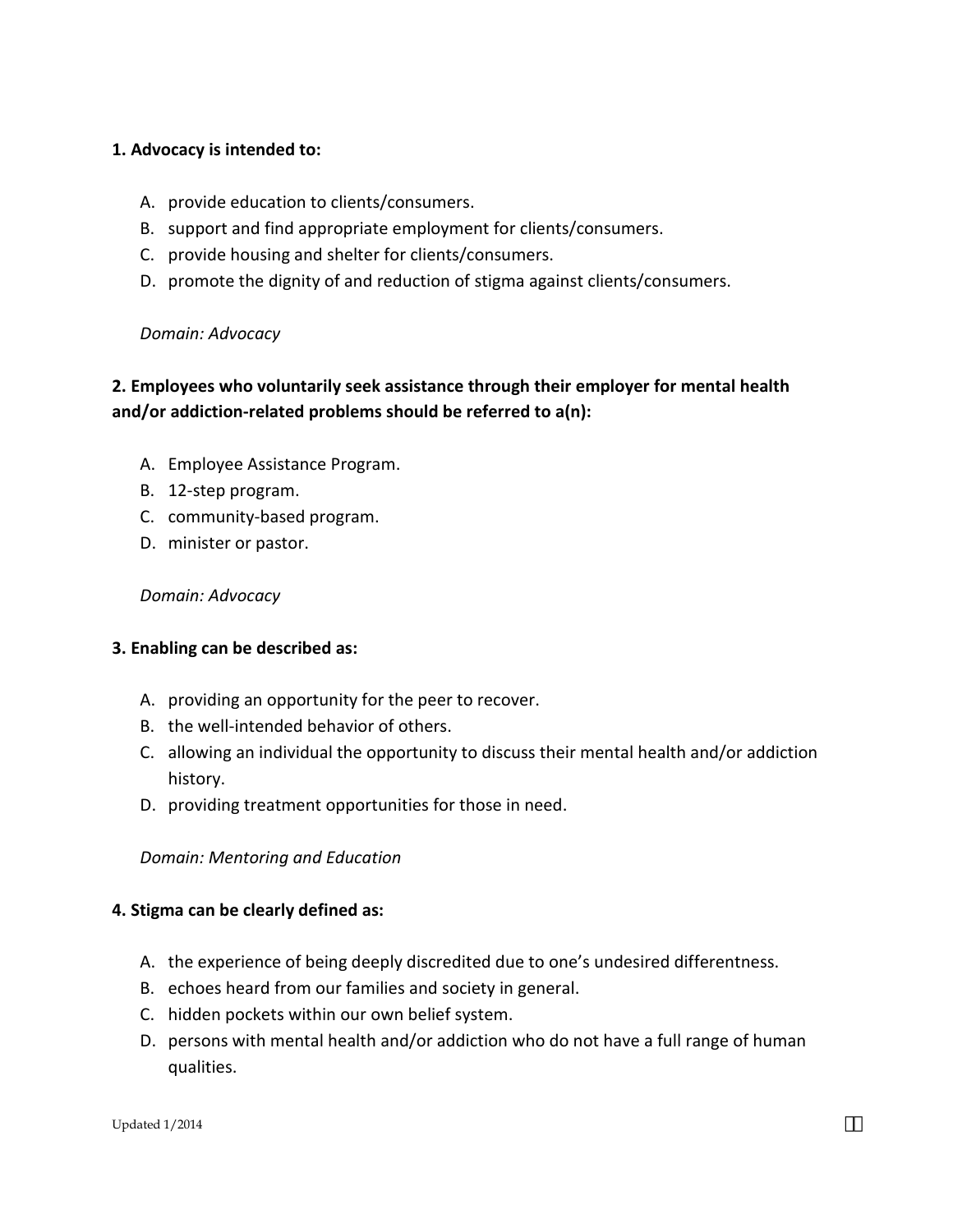#### **5. People who become involved in public education on social issues are often described as:**

- A. social workers.
- B. advocates.
- C. social agents.
- D. change agents.

#### *Domain: Mentoring and Education*

#### **6. A good recovery/wellness plan should:**

- A. include only long term goals.
- B. include long term and short term goals.
- C. include only short term goals.
- D. be based on the best thinking of the peer.

Domain: Recovery/Wellness Support

#### **7. Which of the following is a common risk factor for suicide?**

- A. Socioeconomic class
- B. Geographic location
- C. Educational background
- D. Physical health

*Domain: Recovery/Wellness Support*

#### **8. A boundary violation is committed when a peer providing peer support services:**

- A. shares personal experiences when it seems relevant.
- B. accompanies a peer to an appointment.
- C. accepts an expensive gift from a peer.
- D. respectfully disagrees with a peer's plan for the weekend.

#### *Domain: Ethical Responsibility*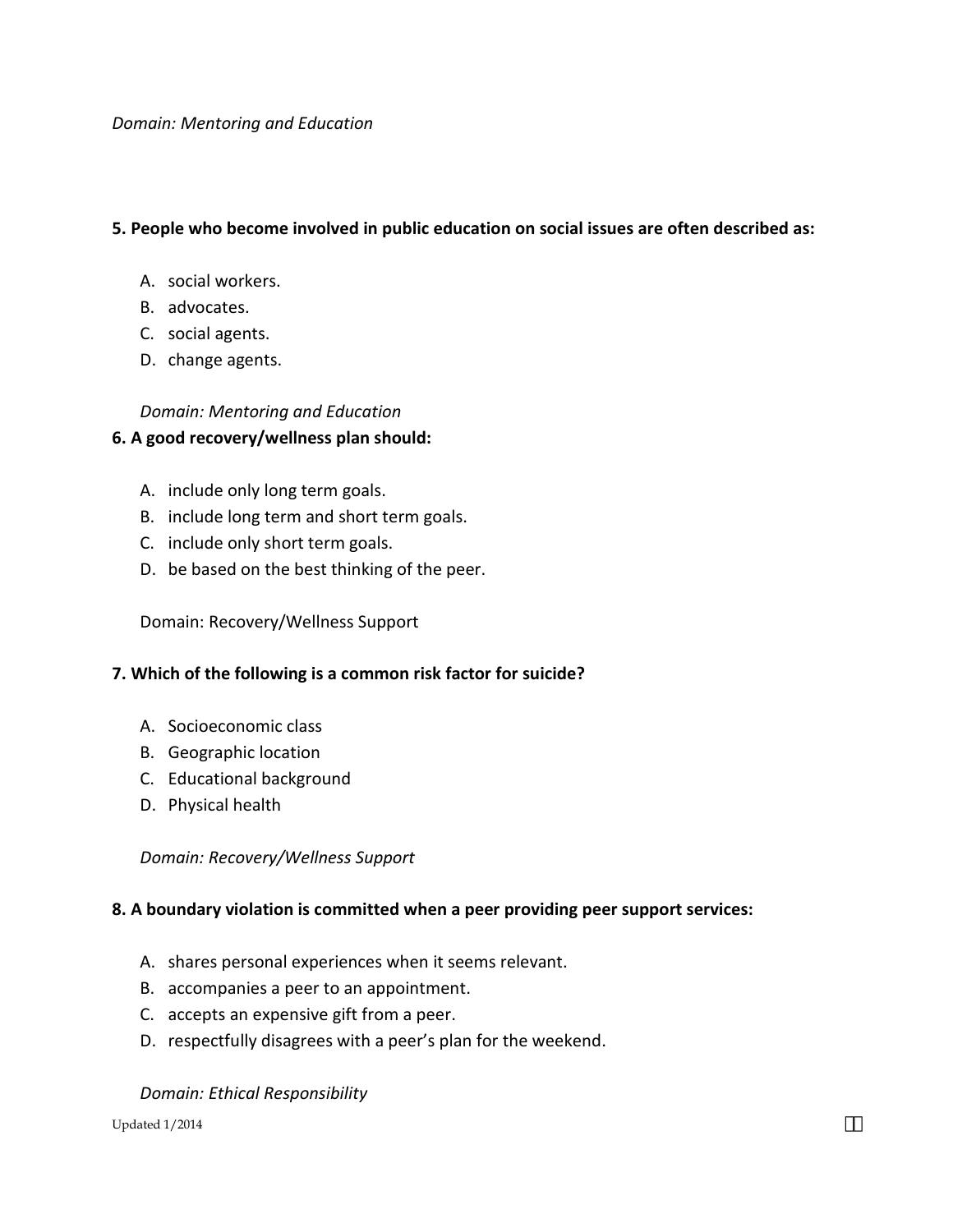#### **9. Professional development is:**

- A. usually required as part of supervision.
- B. highly recommended for all new peers.
- C. an ongoing process to update skills and knowledge.
- D. an opportunity for experienced peers to train others.

*Domain: Ethical Responsibility*

#### **10. Although values and ethics are frequently used interchangeably, how are they different?**

- A. Values and ethics pertain to perspective rights
- B. Values pertain to beliefs and attitudes that provide direction and ethics pertain to the beliefs we hold about right conduct
- C. Values are moral principles and ethics pertain to professionalism
- D. They are both based on community standards

*Domain: Ethical Responsibility*

| <b>Answer Key</b> |   |     |   |  |  |
|-------------------|---|-----|---|--|--|
| 1.                | D | 6.  | В |  |  |
| 2.                | А | 7.  | D |  |  |
| 3.                | B | 8.  | С |  |  |
| 4.                | А | 9.  | C |  |  |
| 5.                | D | 10. | R |  |  |

### **Examination Reference List**

The following resources were compiled as suggested reading to assist candidates preparing for the IC&RC Peer Recovery examination. Consulting these and other references may be beneficial to candidates. Please note that this is not a comprehensive listing of all references and that not all questions on the examination came from these references.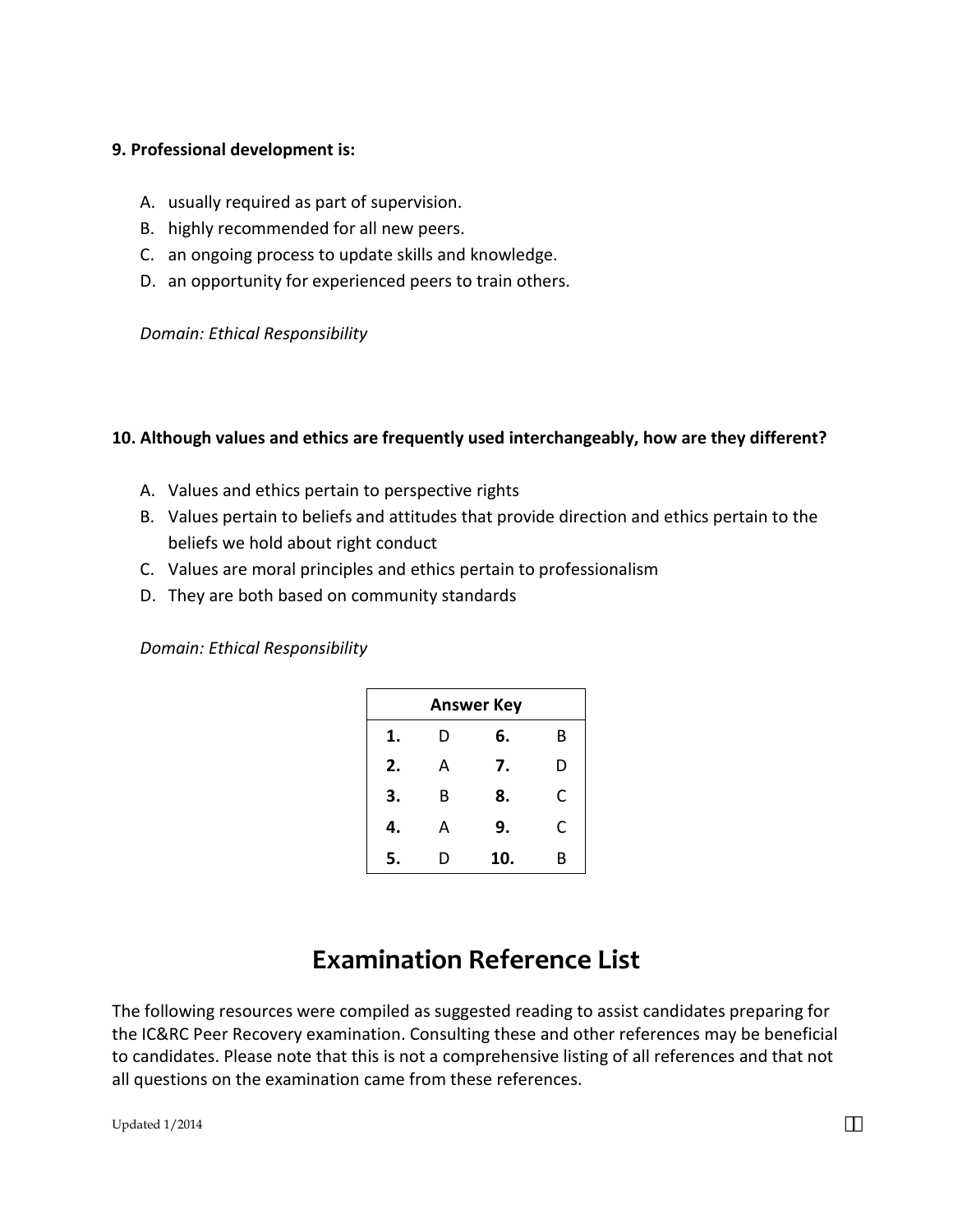- 1. Berzinski, Carmen. *Recovery Mentorship Programs and Recovery from Addiction*. (2012). Masters of Social Work Research Papers. Paper 3. Retrieved from: http://sophia.stkate.edu/msw\_papers/3.
- 2. Center for Substance Abuse Treatment. (2001). *Challenging Stereotypes, An Action Guide.* Rockville, MD: Center for Mental Health Services, Substance Abuse and Mental Health Services Administration. Retrieved from: http://store.samhsa.gov/shin/content//SMA01-3513/SMA01-3513.pdf.
- 3. Center for Substance Abuse Treatment. (2005). *Free To Choose: Transforming Behavioral Health Care to Self-Direction.* Rockville, MD: Center for Mental Health Services, Substance Abuse and Mental Health Services Administration. Retrieved from: http://store.samhsa.gov/shin/content//SMA05-3982/SMA05-3982.pdf.
- 4. Center for Substance Abuse Treatment. (2009). *What are Peer Recovery Support Services?* Rockville, MD: Substance Abuse and Mental Health Services Administration. Retrieved from: http://store.samhsa.gov/shin/content/SMA09-4454/SMA09-4454.pdf.
- 5. Copeland, Mary Ellen and Mead, Shery. (2006). *Community Links: Pathways to Reconnection and Recovery-Program Implementation Manual*. Dummerston, VT: Peach Press.
- 6. Join Together. (2003). *Ending Discrimination Against People with Alcohol and Drug Problems: Recommendations from a National Policy Panel*. Boston, MA: Join Together, Boston University School of Public Health. Retrieved from: http://www.drugfreedetroit.org/samy/news/News%20from%20directors/Dr%20T rent%20discrimination.pdf.
- 7. Loveland, David; Boyle, Michael, and Fayette Companies. (2005). *Manual for Recovery Coaching and Personal Recovery Plan Development.* Peoria, IL: Fayette Companies. Retrieved From: http://www.fayettecompanies.org/RecoveryCoach/RC%20Manual%20DASA%20e dition%207-22-05.pdf.
- 8. National Technical Assistance Center for State Mental Health Planning, National Association of State Mental Health Program Directors*.* (2002). *Mental Health Recovery: What Helps and What Hinders? A National Research Project for the Development of Recovery Facilitating System Performance Indicator.* Alexandria,VA. Retrieved from: http://www.nasmhpd.org/docs/publications/archiveDocs/2002/MHSIPReport.pdf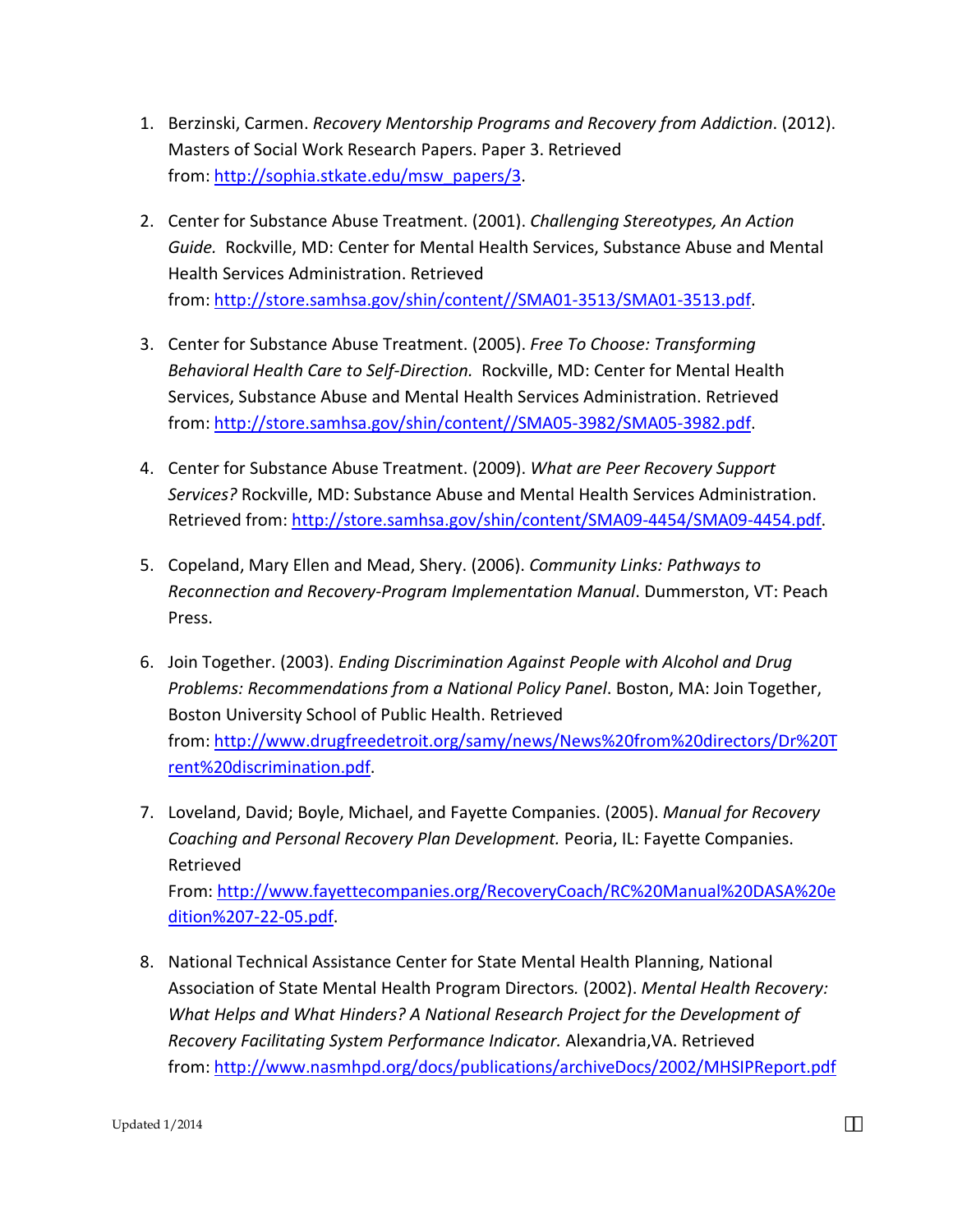- 9. Prochaska, James and DiClemente, Carlo. *Prochaska and DiClemente's Stages of Change Model*. Retrieved from: http://www.stepupprogram.org/docs/handouts/STEPUP\_Stages\_of\_Change.pdf.
- 10. Ridgway, Priscilla, McDiarmid, Diane, Davidson, Lori, Bayes, Julie, et al. (2002). *Pathways to Recovery: A Strengths Recovery Self-Help Workbook*. Lawrence, KS: University of Kansas, School of Social Welfare, Office of Mental Health Research & Training.
- 11. Townsend, Wilma and O'Brien, John. (2009). *Phase One: Gathering & Analysis of Current COS and Peer Support Services.* WLT Consulting, LLC. Retrieved From: http://www.ohioempowerment.org/toolkit/PDFS/COS%20Phase%201%20submis sion.pdf.
- 12. White, William. (2007). *Ethical Guidelines for the Delivery of Peer-based Recovery Support Services.* Retrieved From: http://www.bhrm.org/recoverysupport/EthicsPaperFinal6-8-07.pdf.
- 13. White, William. (2006). *Let's Go Make Some History, Chronicles of the New Addiction Recovery Advocacy Movement*. Washington, DC: Johnson Institute.
- 14. Wilson, Jan and Wilson, Judith. (1992). *Addictionary.* Center City, MN: Hazelden.

### **About IC&RC**

IC&RC is the global leader in the credentialing of prevention, addiction treatment, and recovery professionals. Organized in 1981, it provides standards and examinations to certification and licensing boards in 24 countries, 47 states and territories, five Native American regions, and all branches of the U.S. military.

Quality and integrity are the foundation of IC&RC's work. IC&RC's credentials use the latest research on evidence-based practices, and they are updated every five years and subjected to an extensive process of peer review. IC&RC examinations are based on formal Job Analyses, written by subject matter experts, and supported by current references. Member boards are audited regularly to ensure compliance with international standards.

With more than 45,000 professionals in prevention, alcohol and drug counseling, clinical supervision, criminal justice addictions, and co-occurring disorders, IC&RC represents up to half of all substance abuse professionals in the U.S.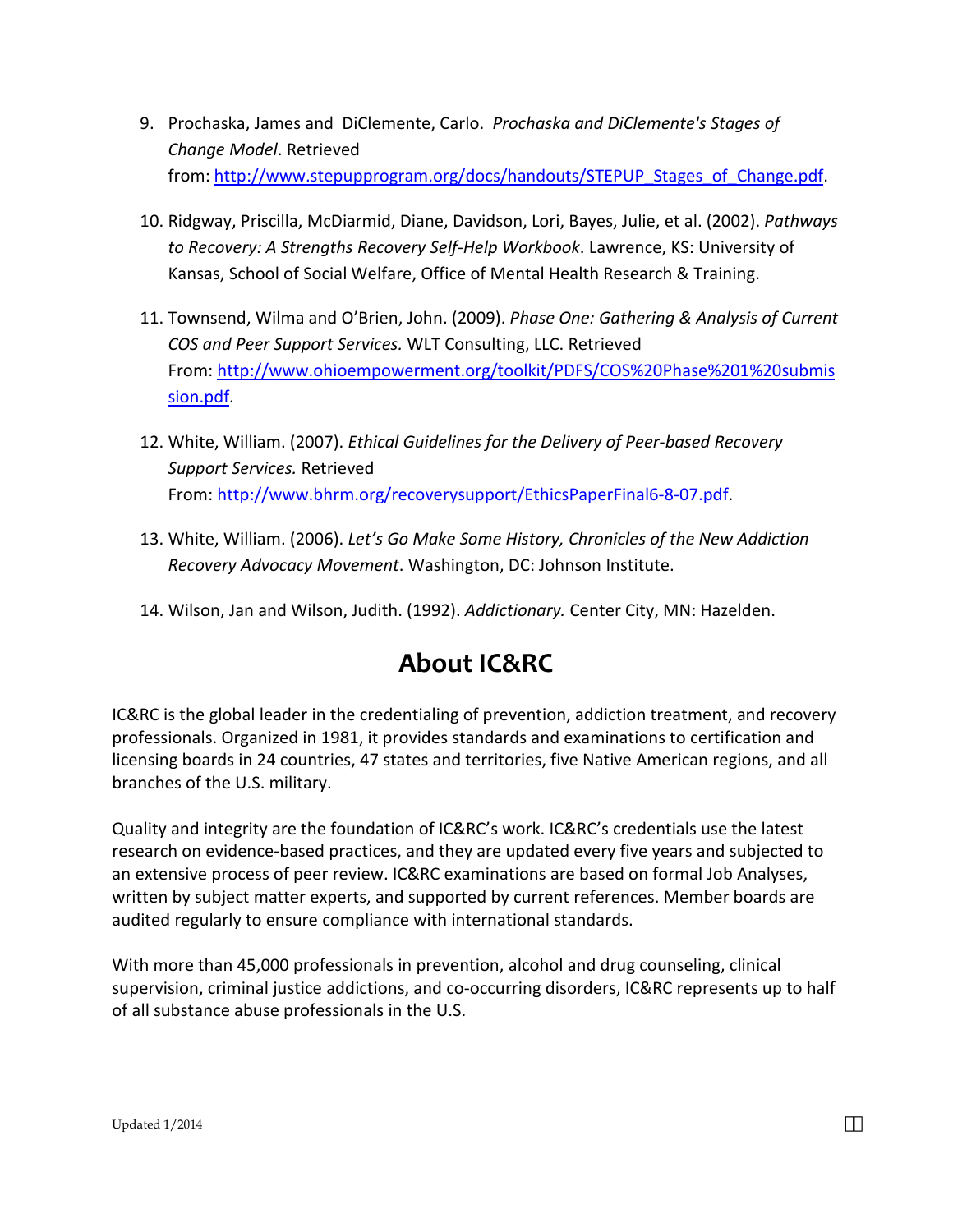#### **HAND SCORE REQUEST**

**Return form & Payment to:**  IC&RC 298 S. Progress Avenue Harrisburg, PA 17109

717-540-4457 (fax) or info@internationalcredentialing.org (email)

**Fee:** \$60.00 *Payable by Check, Money Order, Visa or MasterCard*

Hand Score Requests verify examination scores by hand scoring a candidate's exam responses to the examination master key. A Hand Scores do not challenge the design or content of an examination.

Please allow 3-4 weeks for processing. Notification of the results of the Hand Score will be sent to you from IC&RC's testing company, SMT. Please note that all exams have already been scored twice before they are reported.

Requests for Hand Scoring must be submitted to the IC&RC Office no later than 30 days after your examination.

| Name (print):                                     |                                                                  |
|---------------------------------------------------|------------------------------------------------------------------|
| Date of Exam:                                     |                                                                  |
| Social Security or Candidate ID Number:           |                                                                  |
| Address:                                          |                                                                  |
| Name of Certification Board:                      |                                                                  |
| City/Providence, State/Country, Zip:              |                                                                  |
| Email:                                            | Phone:                                                           |
| $\Box$ Counselor<br>□ Advanced Counselor<br>Exam: | □ Clinical Supervisor<br>□ Prevention Specialist                 |
| □ Criminal Justice<br>□ Co-Occurring Disorders    | □ Co-Occurring Disorders Diplomate<br>□ Peer Recovery            |
| <b>For Credit Card Users:</b>                     |                                                                  |
| □ Master Card<br>$\Box$ Visa                      |                                                                  |
| Name                                              | Account number + 3 digit security code<br><b>Expiration Date</b> |
| Billing address (if different from above)         |                                                                  |
| City<br>State                                     | Zip                                                              |
| Signature                                         |                                                                  |

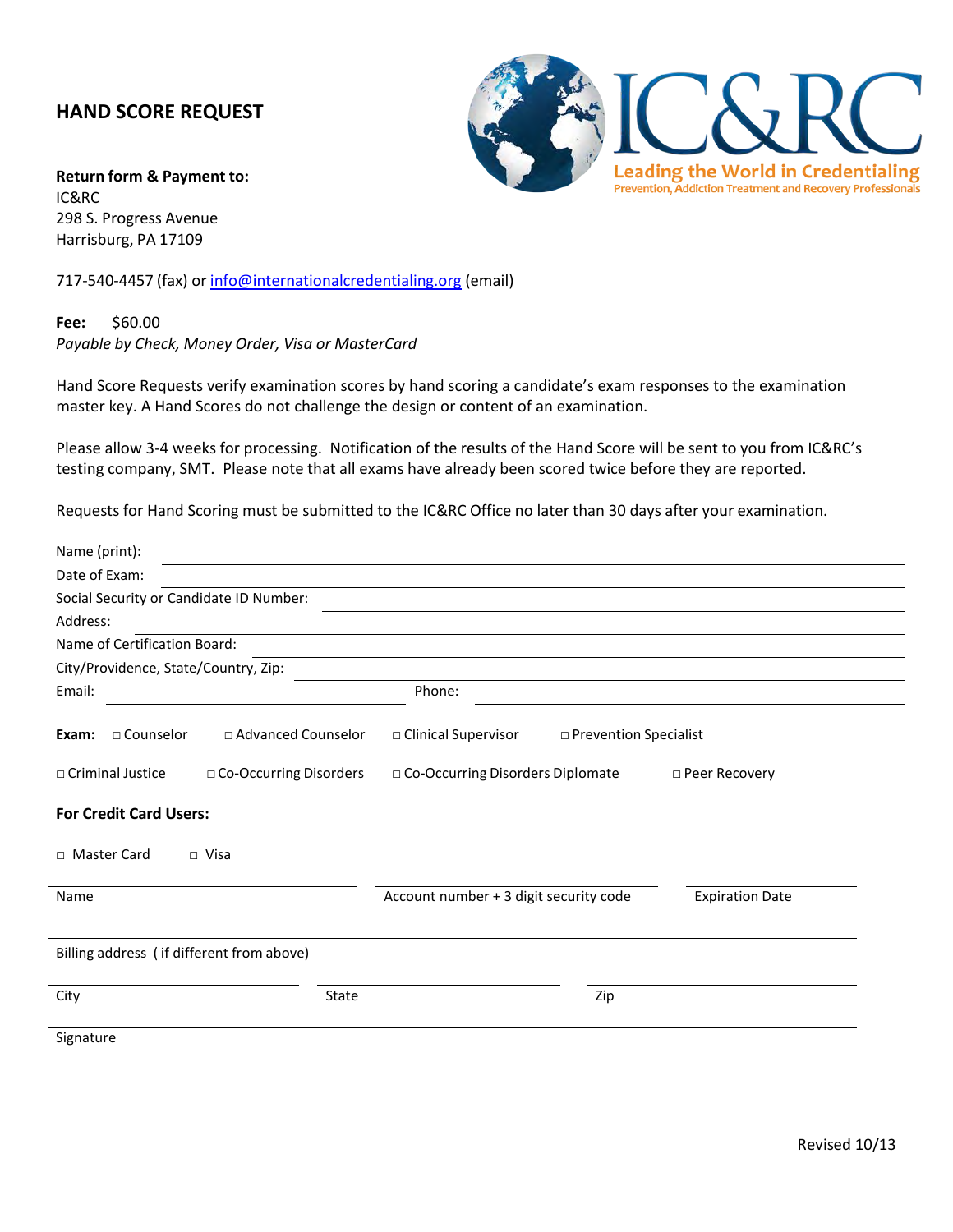

### **IC&RC EXAM ADMINISTRATION GRIEVANCE PROCESS**

#### **Examination Grievances:**

Candidates who believe an unusual event or condition related to the administration of their examination caused a significant adverse effect on their performance during their examination may submit a grievance regarding the exam administration to IC&RC for investigation.

Grievances must be submitted to IC&RC within **14 calendar days** of the examination. Grievance statements must be submitted in writing, dated, and signed. Grievance statements must be accompanied by the **IC&RC Exam Administration Grievance Form** found below. Information to include in the grievance statement should include, but is not limited to:

- Title of exam
- Examination date
- Name and location of testing center
- Name of proctor on duty (if known)
- Detailed explanation of the situation
- Impact the situation had on exam performance

IC&RC will then investigate the specifics of the testing situation. When warranted, candidates will be offered a free retake. An exam grievance will not challenge the design or content of an examination nor overturn a failing score. There is a fee for this service. Candidates that are offered free retakes will be refunded their grievance fee.

Return grievance statements and forms to IC&RC.

298 S. Progress Ave. Harrisburg, PA 17109

**Mail: Fax: Email:** IC&RC +1(717)540-4458 info@internationalcredentialing.org

T: +1 717.540.4457 • F: +1 717.540.4458 • InternationalCredentialing.org

**Setting Global Standards for Addiction Professionals**